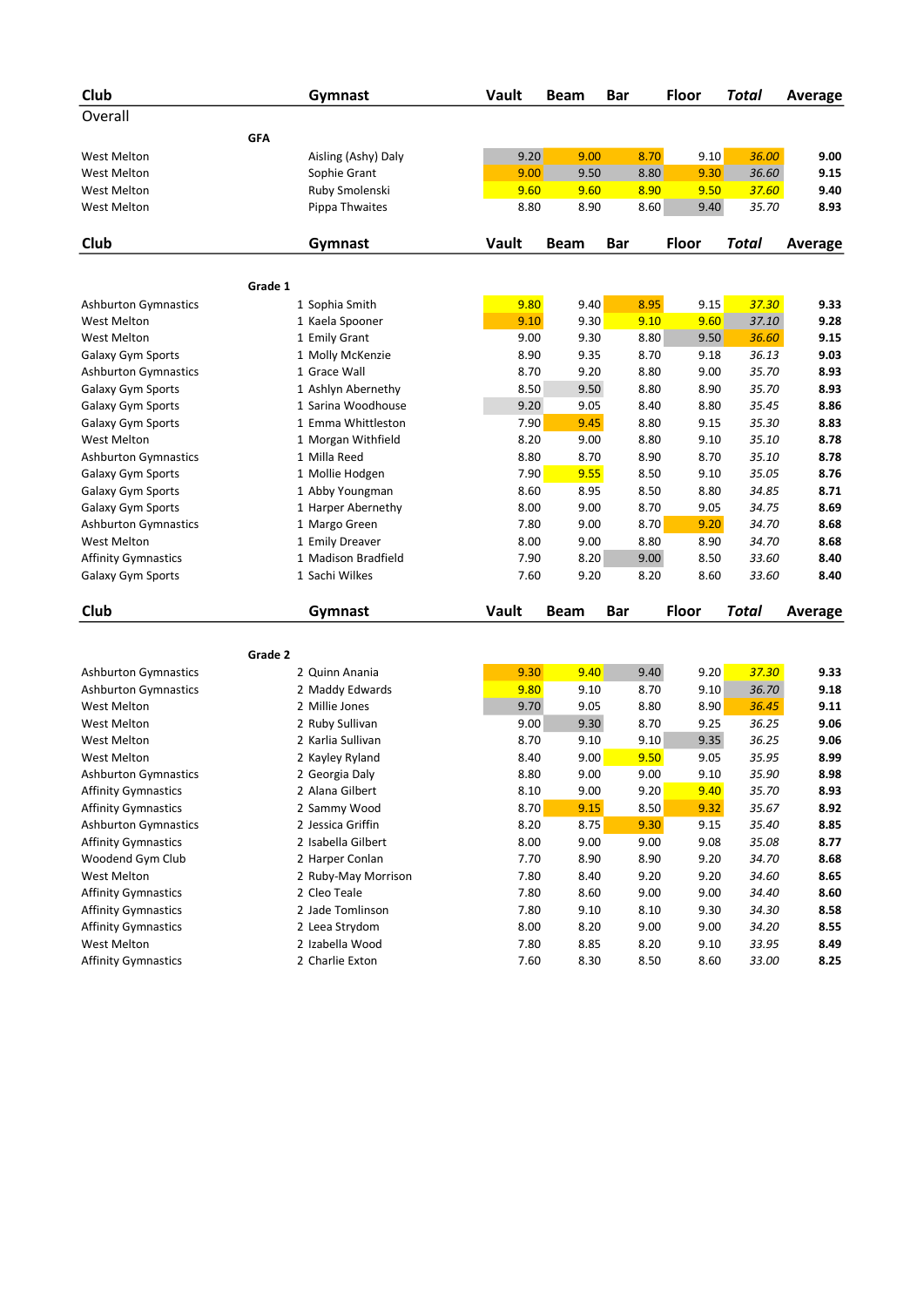| Club                              | Gymnast                      | Vault | Beam/RBar |      | <b>Floor</b> | Total | Average |
|-----------------------------------|------------------------------|-------|-----------|------|--------------|-------|---------|
|                                   |                              |       |           |      |              |       |         |
| Iron                              |                              |       |           |      |              |       |         |
| <b>West Melton</b>                | Khloe Spooner                | 9.70  | 9.3       | 9.50 | 9.50         | 38.00 | 9.50    |
| <b>West Melton</b>                | Imogen Thornhill             | 9.80  | 9.00      | 9.70 | 9.10         | 37.60 | 9.40    |
| <b>Ashburton Gymnastics</b>       | Eve Gilbert                  | 9.90  | 9.15      | 8.90 | 9.6          | 37.55 | 9.39    |
| <b>Ashburton Gymnastics</b>       | Olivia Eason                 | 9.77  | 9.157     | 9.2  | 9.15         | 37.28 | 9.32    |
| <b>Ashburton Gymnastics</b>       | Fleur Kingsbury              | 9.79  | 9.1       | 8.90 | 9.22         | 37.01 | 9.25    |
| <b>Ashburton Gymnastics</b>       | <b>Briar Prendergast</b>     | 9.89  | 8.8       | 9.10 | 9.1          | 36.89 | 9.22    |
| <b>Galaxy Gym Sports</b>          | Sophie Ockwell               | 9.55  | 9.25      | 8.80 | 9.28         | 36.88 | 9.22    |
| Christchurch School of Gymnastics | April Mockford               | 9.58  | 9.1       | 9.00 | 9.10         | 36.78 | 9.20    |
| <b>Affinity Gymnastics</b>        | Amelie Hayes                 | 9.50  | 8.7       | 9.15 | 9.25         | 36.60 | 9.15    |
| Olympia                           | Matilda Wong                 | 9.46  | 9.00      | 8.80 | 9.20         | 36.46 | 9.12    |
| <b>Ashburton Gymnastics</b>       | Lucy Edwards                 | 9.52  | 8.9       | 8.70 | 9.2          | 36.32 | 9.08    |
| <b>West Melton</b>                | Samantha McAdam              | 9.53  | 8.8       | 8.60 | 9.18         | 36.11 | 9.03    |
| Christchurch School of Gymnastics | Elsha Langman                | 9.48  | 9.05      | 8.70 | 8.80         | 36.03 | 9.01    |
| Galaxy Gym Sports                 | Alexa Velmontz               | 9.60  | 8.9       | 8.60 | 8.85         | 35.95 | 8.99    |
| Galaxy Gym Sports                 | Georgie O'Neil               | 9.40  | 8.9       | 8.70 | 8.90         | 35.90 | 8.98    |
| <b>West Melton</b>                | <b>Teegan Steeves-Wright</b> | 9.59  | 8.7       | 8.50 | 9.05         | 35.84 | 8.96    |
| Olympia                           | Samantha Wallace             | 9.1   | 8.4       | 8.90 | 9.30         | 35.70 | 8.93    |
| Woodend Gym Club                  | Hope Sharplin                | 8.80  | 8.85      | 8.70 | 9.25         | 35.60 | 8.90    |
| Olympia                           | Amelia Godman                | 9.38  | 8.5       | 8.70 | 8.95         | 35.53 | 8.88    |
| <b>West Melton</b>                | Alyssa Allison               | 9.35  | 8.4       | 8.50 | 9.20         | 35.45 | 8.86    |
| Christchurch School of Gymnastics | Leah Ross                    | 9.42  | 8.5       | 9.10 | 8.40         | 35.42 | 8.86    |
| Galaxy Gym Sports                 | Alysha Hepi-Te Huia          | 9.20  | 8.7       | 8.50 | 8.80         | 35.20 | 8.80    |
| <b>West Melton</b>                | Sarah Allen                  | 9.69  | 8.1       | 8.40 | 8.95         | 35.14 | 8.79    |
| Olympia                           | Lexi Thomson                 | 9.39  | 8.45      | 8.40 | 8.70         | 34.94 | 8.74    |
| Galaxy Gym Sports                 | Amelia Saric                 | 8.90  | 8.45      | 8.60 | 8.90         | 34.85 | 8.71    |
| <b>Affinity Gymnastics</b>        | Summer Bowden                | 9.45  | 8.00      | 8.20 | 9.05         | 34.70 | 8.68    |
| <b>Affinity Gymnastics</b>        | Ciara Cooney                 | 8.30  | 8.6       | 8.70 | 9.00         | 34.60 | 8.65    |
| Woodend Gym Club                  | Josie Acosta                 | 8.90  | 8.65      | 8.60 | 8.30         | 34.45 | 8.61    |
| <b>Ashburton Gymnastics</b>       | Dimana Neydenova             | 9.00  | 8.18      | 8.40 | 8.8          | 34.38 | 8.60    |
| Woodend Gym Club                  | Lily Macgregor               | 8.60  | 7.9       | 8.60 | 8.90         | 34.00 | 8.50    |
| Christchurch School of Gymnastics | <b>Holly King</b>            | 8.65  | 7.8       | 8.50 | 9.00         | 33.95 | 8.49    |
| Christchurch School of Gymnastics | Isabellla Kennedy            | 8.62  | 8.3       | 8.30 | 8.70         | 33.92 | 8.48    |
| Christchurch School of Gymnastics | Josephine Smith              | 8.5   | 8.1       | 8.50 | 8.40         | 33.50 | 8.38    |
| Olympia                           | Mia Carter                   | 8.66  | 7.8       | 8.30 | 8.30         | 33.06 | 8.27    |
| Olympia                           | Mia Florriw Ivanov           | 7.9   | 7.8       | 8.10 | 8.50         | 32.30 | 8.08    |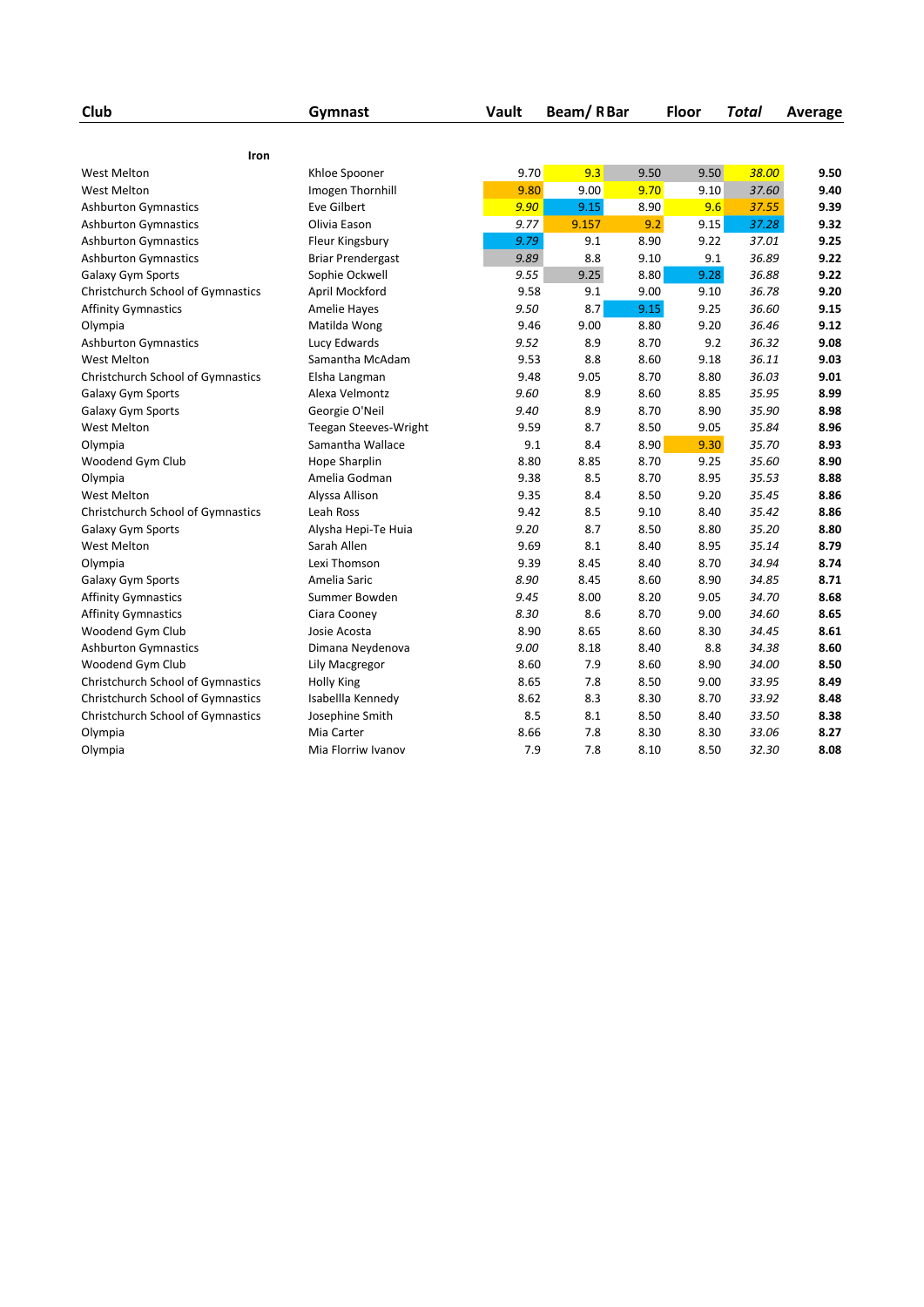| <b>Bronze</b><br>9.63<br>9.45<br>Galaxy Gym Sports<br>Anna Rutherford<br>9.30<br>9.50<br>37.88<br>9.47<br>9.80<br>9.00<br>9.05<br>9.40<br>37.25<br>9.31<br>West Melton<br>Ashlee Peterson<br>8.80<br>9.40<br>9.15<br>9.18<br><b>Affinity Gymnastics</b><br>9.35<br>36.70<br>Emily Keene<br>9.70<br>9.18<br>36.48<br>9.12<br><b>West Melton</b><br><b>Addison Conlan</b><br>8.70<br>8.90<br>9.22<br>9.30<br>8.90<br>8.90<br>36.32<br>9.08<br>Christchurch School of Gymnastics<br>Marley Johnson<br>8.80<br>9.35<br>36.06<br>9.02<br><b>Bella Matthews</b><br>9.31<br>8.60<br><b>Affinity Gymnastics</b><br>8.90<br>9.10<br>Christchurch School of Gymnastics<br>Balir Wiki<br>8.88<br>9.00<br>35.88<br>8.97<br>9.10<br>8.60<br>8.90<br>9.15<br>35.75<br>8.94<br>Christchurch School of Gymnastics<br><b>Bailee Simpson</b><br>9.25<br>9.00<br>9.00<br>35.65<br>8.91<br><b>Ashburton Gymnastics</b><br>Isla Gilbert<br>8.40<br>9.48<br>8.70<br>8.30<br>9.00<br>35.48<br>8.87<br><b>Affinity Gymnastics</b><br>Freya King<br>Christchurch School of Gymnastics<br>Mieke Schulz<br>9.10<br>9.00<br>8.10<br>9.18<br>35.38<br>8.85<br>8.80<br>8.90<br>8.70<br>8.90<br>35.30<br>8.83<br>Christchurch School of Gymnastics<br><b>Torah Ilott</b><br>Christchurch School of Gymnastics<br>Lottie Buchan<br>9.05<br>8.70<br>8.80<br>8.70<br>35.25<br>8.81<br>35.17<br>8.79<br>Keevah Lumb<br>9.42<br>8.85<br>8.00<br>8.90<br>Olympia<br>Scarlett McGuire<br>8.70<br>9.00<br>8.50<br>34.96<br>8.74<br>Christchurch School of Gymnastics<br>8.76<br>8.75<br>9.40<br>Christchurch School of Gymnastics<br>7.70<br>9.10<br>34.95<br>8.74<br>Sophia Baynas<br>Christchurch School of Gymnastics<br>Siara van Nobelen<br>9.12<br>8.30<br>8.60<br>8.90<br>34.92<br>8.73<br>8.70<br>8.50<br>Christchurch School of Gymnastics<br>Lucy Thompson<br>8.77<br>8.90<br>34.87<br>8.72<br>9.00<br>8.75<br>7.90<br>8.71<br>Christchurch School of Gymnastics<br>Zoe Bostock<br>9.20<br>34.85<br>8.65<br>8.50<br>8.70<br>34.50<br>8.63<br>Christchurch School of Gymnastics<br>Heli Patel<br>8.65<br>34.32<br>8.58<br>Christchurch School of Gymnastics<br>Abigail Chong<br>8.82<br>8.00<br>8.70<br>8.80<br>8.20<br>8.56<br>Christchurch School of Gymnastics<br>Yasmin Thompson<br>8.85<br>8.40<br>8.80<br>34.25<br><b>Chloe Simmons</b><br>7.90<br>34.25<br>8.56<br><b>Affinity Gymnastics</b><br>8.45<br>9.00<br>8.90<br>Olympia<br>Isabella Brown<br>9.00<br>7.90<br>7.90<br>8.80<br>33.60<br>8.40<br>Christchurch School of Gymnastics<br>Olivia Hay<br>7.80<br>8.90<br>8.10<br>8.60<br>33.40<br>8.35<br>Beam/RBar<br>Club<br><b>Gymnas Vault</b><br>Floor<br><b>Total</b><br>Average<br><b>Boys</b><br>34.60<br>Woodend Gym Club<br>Daniel Strydom<br>8.20<br>8.90<br>8.90<br>8.60<br>8.65<br>8.70<br>8.7<br>8.80<br>8.70<br>Woodend Gym Club<br><b>Ben Maley</b><br>34.90<br>8.73<br><b>West Melton</b><br>Jack Snowdon<br>9.60<br>9.35<br>9.4<br>9.30<br>9.10<br>37.40<br>Club<br><b>Floor</b><br><b>Gymnas Vault</b><br>Bar<br>Total<br><b>Beam</b><br>Average<br>Silver<br>9.80<br>9.05<br>8.90<br>36.95<br>South Canterbury<br>Lexi McCully<br>9.20<br>9.24<br>9.10<br>Christchurch School of Gymnastics<br>9.45<br>9.35<br>9.00<br>36.90<br>9.23<br>Rosa Baxter<br>9.60<br>9.55<br>8.40<br>9.25<br>36.80<br>9.20<br><b>Affinity Gymnastics</b><br>Sophia Taylor<br>9.50<br>9.50<br>8.30<br>9.35<br>36.65<br>9.16<br><b>Affinity Gymnastics</b><br>India Taylor<br>9.05<br>Christchurch School of Gymnastics<br>Alyssa Smith<br>9.56<br>9.05<br>8.40<br>9.20<br>36.21<br>9.30<br>9.00<br>8.40<br>9.45<br>36.15<br>9.04<br><b>Affinity Gymnastics</b><br><b>Bella Rose</b><br>9.00<br>Christchurch School of Gymnastics<br>Shylah Angus<br>9.54<br>8.50<br>9.10<br>36.14<br>9.04<br>9.10<br>8.60<br>9.02<br><b>Affinity Gymnastics</b><br>Chloe De-Silva<br>9.10<br>9.28<br>36.08<br>9.75<br>36.05<br>9.01<br>South Canterbury<br><b>Miley Frahm</b><br>9.00<br>8.30<br>9.00<br>9.65<br>8.80<br>8.30<br>36.00<br>9.00<br>West Melton<br>Anna Mangels<br>9.25<br>8.95<br>Christchurch School of Gymnastics<br>Manaia Brown<br>9.55<br>8.85<br>8.20<br>9.20<br>35.80<br>8.20<br>9.90<br>8.20<br>9.40<br>35.70<br>8.93<br>West Melton<br>Lily Hunter<br>Lola Rendle<br>9.30<br>8.90<br>8.10<br>35.40<br><b>Affinity Gymnastics</b><br>9.10<br>8.85<br>8.71<br>Olympia<br>Nakeisha Chu<br>9.12<br>8.30<br>8.40<br>9.00<br>34.82<br>8.63<br>West Melton<br>Gemma Pankhurst<br>9.40<br>7.80<br>8.20<br>9.10<br>34.50<br>8.20<br>8.30<br>8.90<br><b>Affinity Gymnastics</b><br>Mya Saunders<br>9.00<br>34.40<br>8.60<br>8.70<br>8.70<br>7.80<br>33.70<br>8.43<br><b>Affinity Gymnastics</b><br><b>Briana Windley</b><br>8.50 | Club<br><b>Gymnas Vault</b> |  | <b>Beam</b> | Bar | <b>Floor</b> | Total |  | <b>Average</b> |
|-------------------------------------------------------------------------------------------------------------------------------------------------------------------------------------------------------------------------------------------------------------------------------------------------------------------------------------------------------------------------------------------------------------------------------------------------------------------------------------------------------------------------------------------------------------------------------------------------------------------------------------------------------------------------------------------------------------------------------------------------------------------------------------------------------------------------------------------------------------------------------------------------------------------------------------------------------------------------------------------------------------------------------------------------------------------------------------------------------------------------------------------------------------------------------------------------------------------------------------------------------------------------------------------------------------------------------------------------------------------------------------------------------------------------------------------------------------------------------------------------------------------------------------------------------------------------------------------------------------------------------------------------------------------------------------------------------------------------------------------------------------------------------------------------------------------------------------------------------------------------------------------------------------------------------------------------------------------------------------------------------------------------------------------------------------------------------------------------------------------------------------------------------------------------------------------------------------------------------------------------------------------------------------------------------------------------------------------------------------------------------------------------------------------------------------------------------------------------------------------------------------------------------------------------------------------------------------------------------------------------------------------------------------------------------------------------------------------------------------------------------------------------------------------------------------------------------------------------------------------------------------------------------------------------------------------------------------------------------------------------------------------------------------------------------------------------------------------------------------------------------------------------------------------------------------------------------------------------------------------------------------------------------------------------------------------------------------------------------------------------------------------------------------------------------------------------------------------------------------------------------------------------------------------------------------------------------------------------------------------------------------------------------------------------------------------------------------------------------------------------------------------------------------------------------------------------------------------------------------------------------------------------------------------------------------------------------------------------------------------------------------------------------------------------------------------------------------------------------------------------------------------------------------------------------------------------------------------------------------------------------------------------------------------------------------------------------------------------------------------------------------------------------------------------------------------------------------------------------------------------------------------------------------------------------------------------------------------------------------------------------------------------------------------------------------------------------|-----------------------------|--|-------------|-----|--------------|-------|--|----------------|
|                                                                                                                                                                                                                                                                                                                                                                                                                                                                                                                                                                                                                                                                                                                                                                                                                                                                                                                                                                                                                                                                                                                                                                                                                                                                                                                                                                                                                                                                                                                                                                                                                                                                                                                                                                                                                                                                                                                                                                                                                                                                                                                                                                                                                                                                                                                                                                                                                                                                                                                                                                                                                                                                                                                                                                                                                                                                                                                                                                                                                                                                                                                                                                                                                                                                                                                                                                                                                                                                                                                                                                                                                                                                                                                                                                                                                                                                                                                                                                                                                                                                                                                                                                                                                                                                                                                                                                                                                                                                                                                                                                                                                                                                                                       |                             |  |             |     |              |       |  |                |
|                                                                                                                                                                                                                                                                                                                                                                                                                                                                                                                                                                                                                                                                                                                                                                                                                                                                                                                                                                                                                                                                                                                                                                                                                                                                                                                                                                                                                                                                                                                                                                                                                                                                                                                                                                                                                                                                                                                                                                                                                                                                                                                                                                                                                                                                                                                                                                                                                                                                                                                                                                                                                                                                                                                                                                                                                                                                                                                                                                                                                                                                                                                                                                                                                                                                                                                                                                                                                                                                                                                                                                                                                                                                                                                                                                                                                                                                                                                                                                                                                                                                                                                                                                                                                                                                                                                                                                                                                                                                                                                                                                                                                                                                                                       |                             |  |             |     |              |       |  |                |
|                                                                                                                                                                                                                                                                                                                                                                                                                                                                                                                                                                                                                                                                                                                                                                                                                                                                                                                                                                                                                                                                                                                                                                                                                                                                                                                                                                                                                                                                                                                                                                                                                                                                                                                                                                                                                                                                                                                                                                                                                                                                                                                                                                                                                                                                                                                                                                                                                                                                                                                                                                                                                                                                                                                                                                                                                                                                                                                                                                                                                                                                                                                                                                                                                                                                                                                                                                                                                                                                                                                                                                                                                                                                                                                                                                                                                                                                                                                                                                                                                                                                                                                                                                                                                                                                                                                                                                                                                                                                                                                                                                                                                                                                                                       |                             |  |             |     |              |       |  |                |
|                                                                                                                                                                                                                                                                                                                                                                                                                                                                                                                                                                                                                                                                                                                                                                                                                                                                                                                                                                                                                                                                                                                                                                                                                                                                                                                                                                                                                                                                                                                                                                                                                                                                                                                                                                                                                                                                                                                                                                                                                                                                                                                                                                                                                                                                                                                                                                                                                                                                                                                                                                                                                                                                                                                                                                                                                                                                                                                                                                                                                                                                                                                                                                                                                                                                                                                                                                                                                                                                                                                                                                                                                                                                                                                                                                                                                                                                                                                                                                                                                                                                                                                                                                                                                                                                                                                                                                                                                                                                                                                                                                                                                                                                                                       |                             |  |             |     |              |       |  |                |
|                                                                                                                                                                                                                                                                                                                                                                                                                                                                                                                                                                                                                                                                                                                                                                                                                                                                                                                                                                                                                                                                                                                                                                                                                                                                                                                                                                                                                                                                                                                                                                                                                                                                                                                                                                                                                                                                                                                                                                                                                                                                                                                                                                                                                                                                                                                                                                                                                                                                                                                                                                                                                                                                                                                                                                                                                                                                                                                                                                                                                                                                                                                                                                                                                                                                                                                                                                                                                                                                                                                                                                                                                                                                                                                                                                                                                                                                                                                                                                                                                                                                                                                                                                                                                                                                                                                                                                                                                                                                                                                                                                                                                                                                                                       |                             |  |             |     |              |       |  |                |
|                                                                                                                                                                                                                                                                                                                                                                                                                                                                                                                                                                                                                                                                                                                                                                                                                                                                                                                                                                                                                                                                                                                                                                                                                                                                                                                                                                                                                                                                                                                                                                                                                                                                                                                                                                                                                                                                                                                                                                                                                                                                                                                                                                                                                                                                                                                                                                                                                                                                                                                                                                                                                                                                                                                                                                                                                                                                                                                                                                                                                                                                                                                                                                                                                                                                                                                                                                                                                                                                                                                                                                                                                                                                                                                                                                                                                                                                                                                                                                                                                                                                                                                                                                                                                                                                                                                                                                                                                                                                                                                                                                                                                                                                                                       |                             |  |             |     |              |       |  |                |
|                                                                                                                                                                                                                                                                                                                                                                                                                                                                                                                                                                                                                                                                                                                                                                                                                                                                                                                                                                                                                                                                                                                                                                                                                                                                                                                                                                                                                                                                                                                                                                                                                                                                                                                                                                                                                                                                                                                                                                                                                                                                                                                                                                                                                                                                                                                                                                                                                                                                                                                                                                                                                                                                                                                                                                                                                                                                                                                                                                                                                                                                                                                                                                                                                                                                                                                                                                                                                                                                                                                                                                                                                                                                                                                                                                                                                                                                                                                                                                                                                                                                                                                                                                                                                                                                                                                                                                                                                                                                                                                                                                                                                                                                                                       |                             |  |             |     |              |       |  |                |
|                                                                                                                                                                                                                                                                                                                                                                                                                                                                                                                                                                                                                                                                                                                                                                                                                                                                                                                                                                                                                                                                                                                                                                                                                                                                                                                                                                                                                                                                                                                                                                                                                                                                                                                                                                                                                                                                                                                                                                                                                                                                                                                                                                                                                                                                                                                                                                                                                                                                                                                                                                                                                                                                                                                                                                                                                                                                                                                                                                                                                                                                                                                                                                                                                                                                                                                                                                                                                                                                                                                                                                                                                                                                                                                                                                                                                                                                                                                                                                                                                                                                                                                                                                                                                                                                                                                                                                                                                                                                                                                                                                                                                                                                                                       |                             |  |             |     |              |       |  |                |
|                                                                                                                                                                                                                                                                                                                                                                                                                                                                                                                                                                                                                                                                                                                                                                                                                                                                                                                                                                                                                                                                                                                                                                                                                                                                                                                                                                                                                                                                                                                                                                                                                                                                                                                                                                                                                                                                                                                                                                                                                                                                                                                                                                                                                                                                                                                                                                                                                                                                                                                                                                                                                                                                                                                                                                                                                                                                                                                                                                                                                                                                                                                                                                                                                                                                                                                                                                                                                                                                                                                                                                                                                                                                                                                                                                                                                                                                                                                                                                                                                                                                                                                                                                                                                                                                                                                                                                                                                                                                                                                                                                                                                                                                                                       |                             |  |             |     |              |       |  |                |
|                                                                                                                                                                                                                                                                                                                                                                                                                                                                                                                                                                                                                                                                                                                                                                                                                                                                                                                                                                                                                                                                                                                                                                                                                                                                                                                                                                                                                                                                                                                                                                                                                                                                                                                                                                                                                                                                                                                                                                                                                                                                                                                                                                                                                                                                                                                                                                                                                                                                                                                                                                                                                                                                                                                                                                                                                                                                                                                                                                                                                                                                                                                                                                                                                                                                                                                                                                                                                                                                                                                                                                                                                                                                                                                                                                                                                                                                                                                                                                                                                                                                                                                                                                                                                                                                                                                                                                                                                                                                                                                                                                                                                                                                                                       |                             |  |             |     |              |       |  |                |
|                                                                                                                                                                                                                                                                                                                                                                                                                                                                                                                                                                                                                                                                                                                                                                                                                                                                                                                                                                                                                                                                                                                                                                                                                                                                                                                                                                                                                                                                                                                                                                                                                                                                                                                                                                                                                                                                                                                                                                                                                                                                                                                                                                                                                                                                                                                                                                                                                                                                                                                                                                                                                                                                                                                                                                                                                                                                                                                                                                                                                                                                                                                                                                                                                                                                                                                                                                                                                                                                                                                                                                                                                                                                                                                                                                                                                                                                                                                                                                                                                                                                                                                                                                                                                                                                                                                                                                                                                                                                                                                                                                                                                                                                                                       |                             |  |             |     |              |       |  |                |
|                                                                                                                                                                                                                                                                                                                                                                                                                                                                                                                                                                                                                                                                                                                                                                                                                                                                                                                                                                                                                                                                                                                                                                                                                                                                                                                                                                                                                                                                                                                                                                                                                                                                                                                                                                                                                                                                                                                                                                                                                                                                                                                                                                                                                                                                                                                                                                                                                                                                                                                                                                                                                                                                                                                                                                                                                                                                                                                                                                                                                                                                                                                                                                                                                                                                                                                                                                                                                                                                                                                                                                                                                                                                                                                                                                                                                                                                                                                                                                                                                                                                                                                                                                                                                                                                                                                                                                                                                                                                                                                                                                                                                                                                                                       |                             |  |             |     |              |       |  |                |
|                                                                                                                                                                                                                                                                                                                                                                                                                                                                                                                                                                                                                                                                                                                                                                                                                                                                                                                                                                                                                                                                                                                                                                                                                                                                                                                                                                                                                                                                                                                                                                                                                                                                                                                                                                                                                                                                                                                                                                                                                                                                                                                                                                                                                                                                                                                                                                                                                                                                                                                                                                                                                                                                                                                                                                                                                                                                                                                                                                                                                                                                                                                                                                                                                                                                                                                                                                                                                                                                                                                                                                                                                                                                                                                                                                                                                                                                                                                                                                                                                                                                                                                                                                                                                                                                                                                                                                                                                                                                                                                                                                                                                                                                                                       |                             |  |             |     |              |       |  |                |
|                                                                                                                                                                                                                                                                                                                                                                                                                                                                                                                                                                                                                                                                                                                                                                                                                                                                                                                                                                                                                                                                                                                                                                                                                                                                                                                                                                                                                                                                                                                                                                                                                                                                                                                                                                                                                                                                                                                                                                                                                                                                                                                                                                                                                                                                                                                                                                                                                                                                                                                                                                                                                                                                                                                                                                                                                                                                                                                                                                                                                                                                                                                                                                                                                                                                                                                                                                                                                                                                                                                                                                                                                                                                                                                                                                                                                                                                                                                                                                                                                                                                                                                                                                                                                                                                                                                                                                                                                                                                                                                                                                                                                                                                                                       |                             |  |             |     |              |       |  |                |
|                                                                                                                                                                                                                                                                                                                                                                                                                                                                                                                                                                                                                                                                                                                                                                                                                                                                                                                                                                                                                                                                                                                                                                                                                                                                                                                                                                                                                                                                                                                                                                                                                                                                                                                                                                                                                                                                                                                                                                                                                                                                                                                                                                                                                                                                                                                                                                                                                                                                                                                                                                                                                                                                                                                                                                                                                                                                                                                                                                                                                                                                                                                                                                                                                                                                                                                                                                                                                                                                                                                                                                                                                                                                                                                                                                                                                                                                                                                                                                                                                                                                                                                                                                                                                                                                                                                                                                                                                                                                                                                                                                                                                                                                                                       |                             |  |             |     |              |       |  |                |
|                                                                                                                                                                                                                                                                                                                                                                                                                                                                                                                                                                                                                                                                                                                                                                                                                                                                                                                                                                                                                                                                                                                                                                                                                                                                                                                                                                                                                                                                                                                                                                                                                                                                                                                                                                                                                                                                                                                                                                                                                                                                                                                                                                                                                                                                                                                                                                                                                                                                                                                                                                                                                                                                                                                                                                                                                                                                                                                                                                                                                                                                                                                                                                                                                                                                                                                                                                                                                                                                                                                                                                                                                                                                                                                                                                                                                                                                                                                                                                                                                                                                                                                                                                                                                                                                                                                                                                                                                                                                                                                                                                                                                                                                                                       |                             |  |             |     |              |       |  |                |
|                                                                                                                                                                                                                                                                                                                                                                                                                                                                                                                                                                                                                                                                                                                                                                                                                                                                                                                                                                                                                                                                                                                                                                                                                                                                                                                                                                                                                                                                                                                                                                                                                                                                                                                                                                                                                                                                                                                                                                                                                                                                                                                                                                                                                                                                                                                                                                                                                                                                                                                                                                                                                                                                                                                                                                                                                                                                                                                                                                                                                                                                                                                                                                                                                                                                                                                                                                                                                                                                                                                                                                                                                                                                                                                                                                                                                                                                                                                                                                                                                                                                                                                                                                                                                                                                                                                                                                                                                                                                                                                                                                                                                                                                                                       |                             |  |             |     |              |       |  |                |
|                                                                                                                                                                                                                                                                                                                                                                                                                                                                                                                                                                                                                                                                                                                                                                                                                                                                                                                                                                                                                                                                                                                                                                                                                                                                                                                                                                                                                                                                                                                                                                                                                                                                                                                                                                                                                                                                                                                                                                                                                                                                                                                                                                                                                                                                                                                                                                                                                                                                                                                                                                                                                                                                                                                                                                                                                                                                                                                                                                                                                                                                                                                                                                                                                                                                                                                                                                                                                                                                                                                                                                                                                                                                                                                                                                                                                                                                                                                                                                                                                                                                                                                                                                                                                                                                                                                                                                                                                                                                                                                                                                                                                                                                                                       |                             |  |             |     |              |       |  |                |
|                                                                                                                                                                                                                                                                                                                                                                                                                                                                                                                                                                                                                                                                                                                                                                                                                                                                                                                                                                                                                                                                                                                                                                                                                                                                                                                                                                                                                                                                                                                                                                                                                                                                                                                                                                                                                                                                                                                                                                                                                                                                                                                                                                                                                                                                                                                                                                                                                                                                                                                                                                                                                                                                                                                                                                                                                                                                                                                                                                                                                                                                                                                                                                                                                                                                                                                                                                                                                                                                                                                                                                                                                                                                                                                                                                                                                                                                                                                                                                                                                                                                                                                                                                                                                                                                                                                                                                                                                                                                                                                                                                                                                                                                                                       |                             |  |             |     |              |       |  |                |
|                                                                                                                                                                                                                                                                                                                                                                                                                                                                                                                                                                                                                                                                                                                                                                                                                                                                                                                                                                                                                                                                                                                                                                                                                                                                                                                                                                                                                                                                                                                                                                                                                                                                                                                                                                                                                                                                                                                                                                                                                                                                                                                                                                                                                                                                                                                                                                                                                                                                                                                                                                                                                                                                                                                                                                                                                                                                                                                                                                                                                                                                                                                                                                                                                                                                                                                                                                                                                                                                                                                                                                                                                                                                                                                                                                                                                                                                                                                                                                                                                                                                                                                                                                                                                                                                                                                                                                                                                                                                                                                                                                                                                                                                                                       |                             |  |             |     |              |       |  |                |
|                                                                                                                                                                                                                                                                                                                                                                                                                                                                                                                                                                                                                                                                                                                                                                                                                                                                                                                                                                                                                                                                                                                                                                                                                                                                                                                                                                                                                                                                                                                                                                                                                                                                                                                                                                                                                                                                                                                                                                                                                                                                                                                                                                                                                                                                                                                                                                                                                                                                                                                                                                                                                                                                                                                                                                                                                                                                                                                                                                                                                                                                                                                                                                                                                                                                                                                                                                                                                                                                                                                                                                                                                                                                                                                                                                                                                                                                                                                                                                                                                                                                                                                                                                                                                                                                                                                                                                                                                                                                                                                                                                                                                                                                                                       |                             |  |             |     |              |       |  |                |
|                                                                                                                                                                                                                                                                                                                                                                                                                                                                                                                                                                                                                                                                                                                                                                                                                                                                                                                                                                                                                                                                                                                                                                                                                                                                                                                                                                                                                                                                                                                                                                                                                                                                                                                                                                                                                                                                                                                                                                                                                                                                                                                                                                                                                                                                                                                                                                                                                                                                                                                                                                                                                                                                                                                                                                                                                                                                                                                                                                                                                                                                                                                                                                                                                                                                                                                                                                                                                                                                                                                                                                                                                                                                                                                                                                                                                                                                                                                                                                                                                                                                                                                                                                                                                                                                                                                                                                                                                                                                                                                                                                                                                                                                                                       |                             |  |             |     |              |       |  |                |
|                                                                                                                                                                                                                                                                                                                                                                                                                                                                                                                                                                                                                                                                                                                                                                                                                                                                                                                                                                                                                                                                                                                                                                                                                                                                                                                                                                                                                                                                                                                                                                                                                                                                                                                                                                                                                                                                                                                                                                                                                                                                                                                                                                                                                                                                                                                                                                                                                                                                                                                                                                                                                                                                                                                                                                                                                                                                                                                                                                                                                                                                                                                                                                                                                                                                                                                                                                                                                                                                                                                                                                                                                                                                                                                                                                                                                                                                                                                                                                                                                                                                                                                                                                                                                                                                                                                                                                                                                                                                                                                                                                                                                                                                                                       |                             |  |             |     |              |       |  |                |
|                                                                                                                                                                                                                                                                                                                                                                                                                                                                                                                                                                                                                                                                                                                                                                                                                                                                                                                                                                                                                                                                                                                                                                                                                                                                                                                                                                                                                                                                                                                                                                                                                                                                                                                                                                                                                                                                                                                                                                                                                                                                                                                                                                                                                                                                                                                                                                                                                                                                                                                                                                                                                                                                                                                                                                                                                                                                                                                                                                                                                                                                                                                                                                                                                                                                                                                                                                                                                                                                                                                                                                                                                                                                                                                                                                                                                                                                                                                                                                                                                                                                                                                                                                                                                                                                                                                                                                                                                                                                                                                                                                                                                                                                                                       |                             |  |             |     |              |       |  |                |
|                                                                                                                                                                                                                                                                                                                                                                                                                                                                                                                                                                                                                                                                                                                                                                                                                                                                                                                                                                                                                                                                                                                                                                                                                                                                                                                                                                                                                                                                                                                                                                                                                                                                                                                                                                                                                                                                                                                                                                                                                                                                                                                                                                                                                                                                                                                                                                                                                                                                                                                                                                                                                                                                                                                                                                                                                                                                                                                                                                                                                                                                                                                                                                                                                                                                                                                                                                                                                                                                                                                                                                                                                                                                                                                                                                                                                                                                                                                                                                                                                                                                                                                                                                                                                                                                                                                                                                                                                                                                                                                                                                                                                                                                                                       |                             |  |             |     |              |       |  |                |
|                                                                                                                                                                                                                                                                                                                                                                                                                                                                                                                                                                                                                                                                                                                                                                                                                                                                                                                                                                                                                                                                                                                                                                                                                                                                                                                                                                                                                                                                                                                                                                                                                                                                                                                                                                                                                                                                                                                                                                                                                                                                                                                                                                                                                                                                                                                                                                                                                                                                                                                                                                                                                                                                                                                                                                                                                                                                                                                                                                                                                                                                                                                                                                                                                                                                                                                                                                                                                                                                                                                                                                                                                                                                                                                                                                                                                                                                                                                                                                                                                                                                                                                                                                                                                                                                                                                                                                                                                                                                                                                                                                                                                                                                                                       |                             |  |             |     |              |       |  |                |
|                                                                                                                                                                                                                                                                                                                                                                                                                                                                                                                                                                                                                                                                                                                                                                                                                                                                                                                                                                                                                                                                                                                                                                                                                                                                                                                                                                                                                                                                                                                                                                                                                                                                                                                                                                                                                                                                                                                                                                                                                                                                                                                                                                                                                                                                                                                                                                                                                                                                                                                                                                                                                                                                                                                                                                                                                                                                                                                                                                                                                                                                                                                                                                                                                                                                                                                                                                                                                                                                                                                                                                                                                                                                                                                                                                                                                                                                                                                                                                                                                                                                                                                                                                                                                                                                                                                                                                                                                                                                                                                                                                                                                                                                                                       |                             |  |             |     |              |       |  |                |
|                                                                                                                                                                                                                                                                                                                                                                                                                                                                                                                                                                                                                                                                                                                                                                                                                                                                                                                                                                                                                                                                                                                                                                                                                                                                                                                                                                                                                                                                                                                                                                                                                                                                                                                                                                                                                                                                                                                                                                                                                                                                                                                                                                                                                                                                                                                                                                                                                                                                                                                                                                                                                                                                                                                                                                                                                                                                                                                                                                                                                                                                                                                                                                                                                                                                                                                                                                                                                                                                                                                                                                                                                                                                                                                                                                                                                                                                                                                                                                                                                                                                                                                                                                                                                                                                                                                                                                                                                                                                                                                                                                                                                                                                                                       |                             |  |             |     |              |       |  |                |
|                                                                                                                                                                                                                                                                                                                                                                                                                                                                                                                                                                                                                                                                                                                                                                                                                                                                                                                                                                                                                                                                                                                                                                                                                                                                                                                                                                                                                                                                                                                                                                                                                                                                                                                                                                                                                                                                                                                                                                                                                                                                                                                                                                                                                                                                                                                                                                                                                                                                                                                                                                                                                                                                                                                                                                                                                                                                                                                                                                                                                                                                                                                                                                                                                                                                                                                                                                                                                                                                                                                                                                                                                                                                                                                                                                                                                                                                                                                                                                                                                                                                                                                                                                                                                                                                                                                                                                                                                                                                                                                                                                                                                                                                                                       |                             |  |             |     |              |       |  |                |
|                                                                                                                                                                                                                                                                                                                                                                                                                                                                                                                                                                                                                                                                                                                                                                                                                                                                                                                                                                                                                                                                                                                                                                                                                                                                                                                                                                                                                                                                                                                                                                                                                                                                                                                                                                                                                                                                                                                                                                                                                                                                                                                                                                                                                                                                                                                                                                                                                                                                                                                                                                                                                                                                                                                                                                                                                                                                                                                                                                                                                                                                                                                                                                                                                                                                                                                                                                                                                                                                                                                                                                                                                                                                                                                                                                                                                                                                                                                                                                                                                                                                                                                                                                                                                                                                                                                                                                                                                                                                                                                                                                                                                                                                                                       |                             |  |             |     |              |       |  |                |
|                                                                                                                                                                                                                                                                                                                                                                                                                                                                                                                                                                                                                                                                                                                                                                                                                                                                                                                                                                                                                                                                                                                                                                                                                                                                                                                                                                                                                                                                                                                                                                                                                                                                                                                                                                                                                                                                                                                                                                                                                                                                                                                                                                                                                                                                                                                                                                                                                                                                                                                                                                                                                                                                                                                                                                                                                                                                                                                                                                                                                                                                                                                                                                                                                                                                                                                                                                                                                                                                                                                                                                                                                                                                                                                                                                                                                                                                                                                                                                                                                                                                                                                                                                                                                                                                                                                                                                                                                                                                                                                                                                                                                                                                                                       |                             |  |             |     |              |       |  |                |
|                                                                                                                                                                                                                                                                                                                                                                                                                                                                                                                                                                                                                                                                                                                                                                                                                                                                                                                                                                                                                                                                                                                                                                                                                                                                                                                                                                                                                                                                                                                                                                                                                                                                                                                                                                                                                                                                                                                                                                                                                                                                                                                                                                                                                                                                                                                                                                                                                                                                                                                                                                                                                                                                                                                                                                                                                                                                                                                                                                                                                                                                                                                                                                                                                                                                                                                                                                                                                                                                                                                                                                                                                                                                                                                                                                                                                                                                                                                                                                                                                                                                                                                                                                                                                                                                                                                                                                                                                                                                                                                                                                                                                                                                                                       |                             |  |             |     |              |       |  |                |
|                                                                                                                                                                                                                                                                                                                                                                                                                                                                                                                                                                                                                                                                                                                                                                                                                                                                                                                                                                                                                                                                                                                                                                                                                                                                                                                                                                                                                                                                                                                                                                                                                                                                                                                                                                                                                                                                                                                                                                                                                                                                                                                                                                                                                                                                                                                                                                                                                                                                                                                                                                                                                                                                                                                                                                                                                                                                                                                                                                                                                                                                                                                                                                                                                                                                                                                                                                                                                                                                                                                                                                                                                                                                                                                                                                                                                                                                                                                                                                                                                                                                                                                                                                                                                                                                                                                                                                                                                                                                                                                                                                                                                                                                                                       |                             |  |             |     |              |       |  |                |
|                                                                                                                                                                                                                                                                                                                                                                                                                                                                                                                                                                                                                                                                                                                                                                                                                                                                                                                                                                                                                                                                                                                                                                                                                                                                                                                                                                                                                                                                                                                                                                                                                                                                                                                                                                                                                                                                                                                                                                                                                                                                                                                                                                                                                                                                                                                                                                                                                                                                                                                                                                                                                                                                                                                                                                                                                                                                                                                                                                                                                                                                                                                                                                                                                                                                                                                                                                                                                                                                                                                                                                                                                                                                                                                                                                                                                                                                                                                                                                                                                                                                                                                                                                                                                                                                                                                                                                                                                                                                                                                                                                                                                                                                                                       |                             |  |             |     |              |       |  |                |
|                                                                                                                                                                                                                                                                                                                                                                                                                                                                                                                                                                                                                                                                                                                                                                                                                                                                                                                                                                                                                                                                                                                                                                                                                                                                                                                                                                                                                                                                                                                                                                                                                                                                                                                                                                                                                                                                                                                                                                                                                                                                                                                                                                                                                                                                                                                                                                                                                                                                                                                                                                                                                                                                                                                                                                                                                                                                                                                                                                                                                                                                                                                                                                                                                                                                                                                                                                                                                                                                                                                                                                                                                                                                                                                                                                                                                                                                                                                                                                                                                                                                                                                                                                                                                                                                                                                                                                                                                                                                                                                                                                                                                                                                                                       |                             |  |             |     |              |       |  |                |
|                                                                                                                                                                                                                                                                                                                                                                                                                                                                                                                                                                                                                                                                                                                                                                                                                                                                                                                                                                                                                                                                                                                                                                                                                                                                                                                                                                                                                                                                                                                                                                                                                                                                                                                                                                                                                                                                                                                                                                                                                                                                                                                                                                                                                                                                                                                                                                                                                                                                                                                                                                                                                                                                                                                                                                                                                                                                                                                                                                                                                                                                                                                                                                                                                                                                                                                                                                                                                                                                                                                                                                                                                                                                                                                                                                                                                                                                                                                                                                                                                                                                                                                                                                                                                                                                                                                                                                                                                                                                                                                                                                                                                                                                                                       |                             |  |             |     |              |       |  |                |
|                                                                                                                                                                                                                                                                                                                                                                                                                                                                                                                                                                                                                                                                                                                                                                                                                                                                                                                                                                                                                                                                                                                                                                                                                                                                                                                                                                                                                                                                                                                                                                                                                                                                                                                                                                                                                                                                                                                                                                                                                                                                                                                                                                                                                                                                                                                                                                                                                                                                                                                                                                                                                                                                                                                                                                                                                                                                                                                                                                                                                                                                                                                                                                                                                                                                                                                                                                                                                                                                                                                                                                                                                                                                                                                                                                                                                                                                                                                                                                                                                                                                                                                                                                                                                                                                                                                                                                                                                                                                                                                                                                                                                                                                                                       |                             |  |             |     |              |       |  |                |
|                                                                                                                                                                                                                                                                                                                                                                                                                                                                                                                                                                                                                                                                                                                                                                                                                                                                                                                                                                                                                                                                                                                                                                                                                                                                                                                                                                                                                                                                                                                                                                                                                                                                                                                                                                                                                                                                                                                                                                                                                                                                                                                                                                                                                                                                                                                                                                                                                                                                                                                                                                                                                                                                                                                                                                                                                                                                                                                                                                                                                                                                                                                                                                                                                                                                                                                                                                                                                                                                                                                                                                                                                                                                                                                                                                                                                                                                                                                                                                                                                                                                                                                                                                                                                                                                                                                                                                                                                                                                                                                                                                                                                                                                                                       |                             |  |             |     |              |       |  |                |
|                                                                                                                                                                                                                                                                                                                                                                                                                                                                                                                                                                                                                                                                                                                                                                                                                                                                                                                                                                                                                                                                                                                                                                                                                                                                                                                                                                                                                                                                                                                                                                                                                                                                                                                                                                                                                                                                                                                                                                                                                                                                                                                                                                                                                                                                                                                                                                                                                                                                                                                                                                                                                                                                                                                                                                                                                                                                                                                                                                                                                                                                                                                                                                                                                                                                                                                                                                                                                                                                                                                                                                                                                                                                                                                                                                                                                                                                                                                                                                                                                                                                                                                                                                                                                                                                                                                                                                                                                                                                                                                                                                                                                                                                                                       |                             |  |             |     |              |       |  |                |
|                                                                                                                                                                                                                                                                                                                                                                                                                                                                                                                                                                                                                                                                                                                                                                                                                                                                                                                                                                                                                                                                                                                                                                                                                                                                                                                                                                                                                                                                                                                                                                                                                                                                                                                                                                                                                                                                                                                                                                                                                                                                                                                                                                                                                                                                                                                                                                                                                                                                                                                                                                                                                                                                                                                                                                                                                                                                                                                                                                                                                                                                                                                                                                                                                                                                                                                                                                                                                                                                                                                                                                                                                                                                                                                                                                                                                                                                                                                                                                                                                                                                                                                                                                                                                                                                                                                                                                                                                                                                                                                                                                                                                                                                                                       |                             |  |             |     |              |       |  |                |
|                                                                                                                                                                                                                                                                                                                                                                                                                                                                                                                                                                                                                                                                                                                                                                                                                                                                                                                                                                                                                                                                                                                                                                                                                                                                                                                                                                                                                                                                                                                                                                                                                                                                                                                                                                                                                                                                                                                                                                                                                                                                                                                                                                                                                                                                                                                                                                                                                                                                                                                                                                                                                                                                                                                                                                                                                                                                                                                                                                                                                                                                                                                                                                                                                                                                                                                                                                                                                                                                                                                                                                                                                                                                                                                                                                                                                                                                                                                                                                                                                                                                                                                                                                                                                                                                                                                                                                                                                                                                                                                                                                                                                                                                                                       |                             |  |             |     |              |       |  |                |
|                                                                                                                                                                                                                                                                                                                                                                                                                                                                                                                                                                                                                                                                                                                                                                                                                                                                                                                                                                                                                                                                                                                                                                                                                                                                                                                                                                                                                                                                                                                                                                                                                                                                                                                                                                                                                                                                                                                                                                                                                                                                                                                                                                                                                                                                                                                                                                                                                                                                                                                                                                                                                                                                                                                                                                                                                                                                                                                                                                                                                                                                                                                                                                                                                                                                                                                                                                                                                                                                                                                                                                                                                                                                                                                                                                                                                                                                                                                                                                                                                                                                                                                                                                                                                                                                                                                                                                                                                                                                                                                                                                                                                                                                                                       |                             |  |             |     |              |       |  |                |
|                                                                                                                                                                                                                                                                                                                                                                                                                                                                                                                                                                                                                                                                                                                                                                                                                                                                                                                                                                                                                                                                                                                                                                                                                                                                                                                                                                                                                                                                                                                                                                                                                                                                                                                                                                                                                                                                                                                                                                                                                                                                                                                                                                                                                                                                                                                                                                                                                                                                                                                                                                                                                                                                                                                                                                                                                                                                                                                                                                                                                                                                                                                                                                                                                                                                                                                                                                                                                                                                                                                                                                                                                                                                                                                                                                                                                                                                                                                                                                                                                                                                                                                                                                                                                                                                                                                                                                                                                                                                                                                                                                                                                                                                                                       |                             |  |             |     |              |       |  |                |
|                                                                                                                                                                                                                                                                                                                                                                                                                                                                                                                                                                                                                                                                                                                                                                                                                                                                                                                                                                                                                                                                                                                                                                                                                                                                                                                                                                                                                                                                                                                                                                                                                                                                                                                                                                                                                                                                                                                                                                                                                                                                                                                                                                                                                                                                                                                                                                                                                                                                                                                                                                                                                                                                                                                                                                                                                                                                                                                                                                                                                                                                                                                                                                                                                                                                                                                                                                                                                                                                                                                                                                                                                                                                                                                                                                                                                                                                                                                                                                                                                                                                                                                                                                                                                                                                                                                                                                                                                                                                                                                                                                                                                                                                                                       |                             |  |             |     |              |       |  |                |
|                                                                                                                                                                                                                                                                                                                                                                                                                                                                                                                                                                                                                                                                                                                                                                                                                                                                                                                                                                                                                                                                                                                                                                                                                                                                                                                                                                                                                                                                                                                                                                                                                                                                                                                                                                                                                                                                                                                                                                                                                                                                                                                                                                                                                                                                                                                                                                                                                                                                                                                                                                                                                                                                                                                                                                                                                                                                                                                                                                                                                                                                                                                                                                                                                                                                                                                                                                                                                                                                                                                                                                                                                                                                                                                                                                                                                                                                                                                                                                                                                                                                                                                                                                                                                                                                                                                                                                                                                                                                                                                                                                                                                                                                                                       |                             |  |             |     |              |       |  |                |
|                                                                                                                                                                                                                                                                                                                                                                                                                                                                                                                                                                                                                                                                                                                                                                                                                                                                                                                                                                                                                                                                                                                                                                                                                                                                                                                                                                                                                                                                                                                                                                                                                                                                                                                                                                                                                                                                                                                                                                                                                                                                                                                                                                                                                                                                                                                                                                                                                                                                                                                                                                                                                                                                                                                                                                                                                                                                                                                                                                                                                                                                                                                                                                                                                                                                                                                                                                                                                                                                                                                                                                                                                                                                                                                                                                                                                                                                                                                                                                                                                                                                                                                                                                                                                                                                                                                                                                                                                                                                                                                                                                                                                                                                                                       |                             |  |             |     |              |       |  |                |
|                                                                                                                                                                                                                                                                                                                                                                                                                                                                                                                                                                                                                                                                                                                                                                                                                                                                                                                                                                                                                                                                                                                                                                                                                                                                                                                                                                                                                                                                                                                                                                                                                                                                                                                                                                                                                                                                                                                                                                                                                                                                                                                                                                                                                                                                                                                                                                                                                                                                                                                                                                                                                                                                                                                                                                                                                                                                                                                                                                                                                                                                                                                                                                                                                                                                                                                                                                                                                                                                                                                                                                                                                                                                                                                                                                                                                                                                                                                                                                                                                                                                                                                                                                                                                                                                                                                                                                                                                                                                                                                                                                                                                                                                                                       |                             |  |             |     |              |       |  |                |
|                                                                                                                                                                                                                                                                                                                                                                                                                                                                                                                                                                                                                                                                                                                                                                                                                                                                                                                                                                                                                                                                                                                                                                                                                                                                                                                                                                                                                                                                                                                                                                                                                                                                                                                                                                                                                                                                                                                                                                                                                                                                                                                                                                                                                                                                                                                                                                                                                                                                                                                                                                                                                                                                                                                                                                                                                                                                                                                                                                                                                                                                                                                                                                                                                                                                                                                                                                                                                                                                                                                                                                                                                                                                                                                                                                                                                                                                                                                                                                                                                                                                                                                                                                                                                                                                                                                                                                                                                                                                                                                                                                                                                                                                                                       |                             |  |             |     |              |       |  |                |
|                                                                                                                                                                                                                                                                                                                                                                                                                                                                                                                                                                                                                                                                                                                                                                                                                                                                                                                                                                                                                                                                                                                                                                                                                                                                                                                                                                                                                                                                                                                                                                                                                                                                                                                                                                                                                                                                                                                                                                                                                                                                                                                                                                                                                                                                                                                                                                                                                                                                                                                                                                                                                                                                                                                                                                                                                                                                                                                                                                                                                                                                                                                                                                                                                                                                                                                                                                                                                                                                                                                                                                                                                                                                                                                                                                                                                                                                                                                                                                                                                                                                                                                                                                                                                                                                                                                                                                                                                                                                                                                                                                                                                                                                                                       |                             |  |             |     |              |       |  |                |
|                                                                                                                                                                                                                                                                                                                                                                                                                                                                                                                                                                                                                                                                                                                                                                                                                                                                                                                                                                                                                                                                                                                                                                                                                                                                                                                                                                                                                                                                                                                                                                                                                                                                                                                                                                                                                                                                                                                                                                                                                                                                                                                                                                                                                                                                                                                                                                                                                                                                                                                                                                                                                                                                                                                                                                                                                                                                                                                                                                                                                                                                                                                                                                                                                                                                                                                                                                                                                                                                                                                                                                                                                                                                                                                                                                                                                                                                                                                                                                                                                                                                                                                                                                                                                                                                                                                                                                                                                                                                                                                                                                                                                                                                                                       |                             |  |             |     |              |       |  |                |
|                                                                                                                                                                                                                                                                                                                                                                                                                                                                                                                                                                                                                                                                                                                                                                                                                                                                                                                                                                                                                                                                                                                                                                                                                                                                                                                                                                                                                                                                                                                                                                                                                                                                                                                                                                                                                                                                                                                                                                                                                                                                                                                                                                                                                                                                                                                                                                                                                                                                                                                                                                                                                                                                                                                                                                                                                                                                                                                                                                                                                                                                                                                                                                                                                                                                                                                                                                                                                                                                                                                                                                                                                                                                                                                                                                                                                                                                                                                                                                                                                                                                                                                                                                                                                                                                                                                                                                                                                                                                                                                                                                                                                                                                                                       |                             |  |             |     |              |       |  |                |
|                                                                                                                                                                                                                                                                                                                                                                                                                                                                                                                                                                                                                                                                                                                                                                                                                                                                                                                                                                                                                                                                                                                                                                                                                                                                                                                                                                                                                                                                                                                                                                                                                                                                                                                                                                                                                                                                                                                                                                                                                                                                                                                                                                                                                                                                                                                                                                                                                                                                                                                                                                                                                                                                                                                                                                                                                                                                                                                                                                                                                                                                                                                                                                                                                                                                                                                                                                                                                                                                                                                                                                                                                                                                                                                                                                                                                                                                                                                                                                                                                                                                                                                                                                                                                                                                                                                                                                                                                                                                                                                                                                                                                                                                                                       |                             |  |             |     |              |       |  |                |